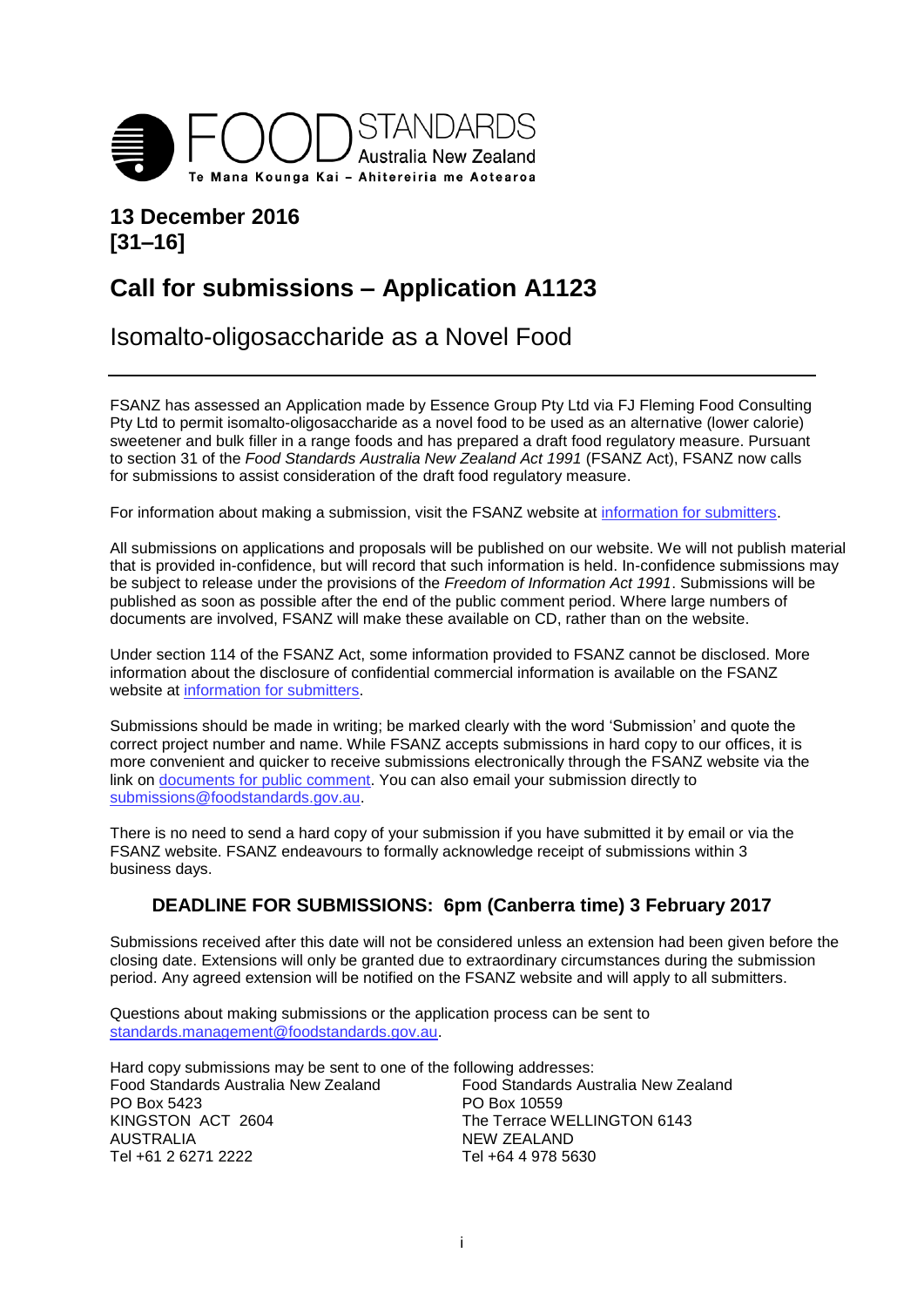# **Table of Contents**

| 1            |                                                                                    |  |
|--------------|------------------------------------------------------------------------------------|--|
|              | 1.1<br>1.2<br>1.3<br>1.4<br>1.5                                                    |  |
| $\mathbf{2}$ |                                                                                    |  |
|              | 2.1<br>2.2<br>2.2.1                                                                |  |
|              | 2.2.2<br>2.2.3<br>2.2.4                                                            |  |
|              | 2.2.4.1<br>2.2.5<br>2.2.6<br>2.3                                                   |  |
|              | 2.3.1<br>2.4                                                                       |  |
|              | 2.4.1<br>2.4.2<br>2.4.3                                                            |  |
| 3            |                                                                                    |  |
| 4            |                                                                                    |  |
|              | ATTACHMENT A - DRAFT VARIATION TO THE AUSTRALIA NEW ZEALAND FOOD STANDARDS CODE 14 |  |

### **Supporting documents**

The following documents<sup>1</sup> which informed the assessment of this Application are available on the FSANZ website:

- Risk and technical assessment SD<sub>1</sub>
- Assessment against Forum Policy Guidelines SD<sub>2</sub>

<sup>&</sup>lt;sup>1</sup>http://www.foodstandards.gov.au/code/applications/Pages/A1123IMOasaNovelFood.aspx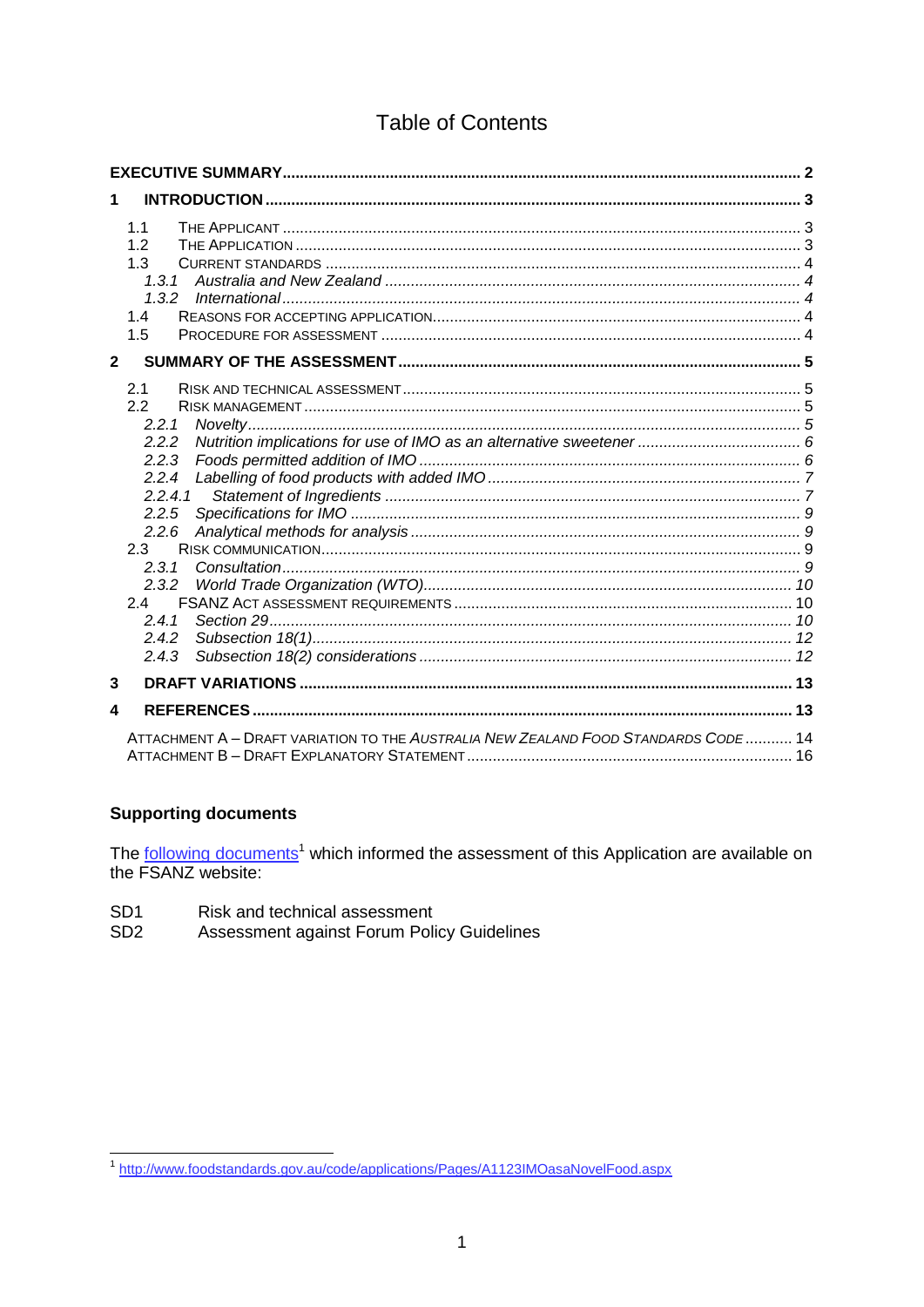# <span id="page-2-0"></span>**Executive summary**

Essence Group Pty Ltd has submitted an Application seeking approval of isomaltooligosaccharide (IMO) as a novel food for use as an alternative (lower calorie) sweetener and as a bulk filler. The Applicant seeks to market IMO in a number of food categories including carbonated beverages, sports and energy drinks, soy milks, milk-based drinks, milk-based and non-milk-based meal replacement drinks, fruit juices, fruit-flavoured drinks, meal replacement bars, breakfast bars and confectionery at levels up to 15 g IMO/serving. The Applicant did not request a specific energy factor for IMO.

IMO is a mixture of short-chain [carbohydrates,](https://en.wikipedia.org/wiki/Carbohydrate) manufactured from starch and contains both digestible and non-digestible saccharides. The Applicant notes the relative sweetness of IMO as approximately 60% that of sucrose and the energy value as 6.3 kJ/g (1.5 kcal/g). As well as commercial manufacture, IMO occurs naturally in fermented foods such as rice, miso, soy sauce, and sake; it is approved in a number of overseas jurisdictions including USA, Canada and Europe.

The [Advisory Committee on Novel Foods](http://www.foodstandards.gov.au/industry/novel/novelrecs/pages/default.aspx)<sup>2</sup> (ACNF) previously considered that IMO does not have a history of consumption in Australia and New Zealand and as such, meets the definition of non-traditional food in the Australia New Zealand Food Standards Code (the Code). Therefore, as a new food ingredient, IMO requires a safety assessment prior to approval for use in Australia and New Zealand.

FSANZ's assessment concluded that IMO meets the stated purposes of a bulk filler when used as an ingredient to replace sucrose in food. Also, according to the Applicant's reported composition and FSANZ's proposed specification for IMO, it would be a sweetener with less sugars compared to sucrose. According to nutrition labelling requirements, the content of IMO's monosaccharides and disaccharides, as well as its available and unavailable carbohydrate contents would need to be known by the manufacturer.

IMO has a history of safe use in humans in countries other than Australia and New Zealand and is well tolerated i.e. no abdominal symptoms (e.g. laxative effects) in healthy humans up to a single daily dose of 40 g. In the absence of any identifiable hazard, an Acceptable Daily Intake (ADI) 'not specified' is considered appropriate. However, it is anticipated that IMO will be poorly tolerated by individuals with congenital or acquired sucrase-isomaltase deficiency.

The estimated mean dietary exposures to IMO (assuming 50% replacement of added sugars) in the proposed list of foods and also in all foods except infant formula products, infant foods and formulated supplementary foods for young children, were below 40 g/day for all population groups assessed. Estimated dietary exposure to IMO for some high consumers may exceed 40 g/day of IMO; however exposure is likely to be considerably over-estimated due to assumptions made in the calculations.

Therefore FSANZ proposes to permit IMO as a novel food, and to extend the Applicant's proposed list of foods to nearly all foods except infant formula products, infant foods and formulated supplementary foods for young children, and not to impose a limit/serving. We consider that broadening the permission would not pose a risk to healthy individuals. Generic labelling requirements would apply to provide consumers with information on the presence of IMO in food to enable informed choice. Additional information will be prepared for health professionals who support individuals with sucrase-isomaltase deficiency.

 2 <http://www.foodstandards.gov.au/industry/novel/novelrecs/pages/default.aspx>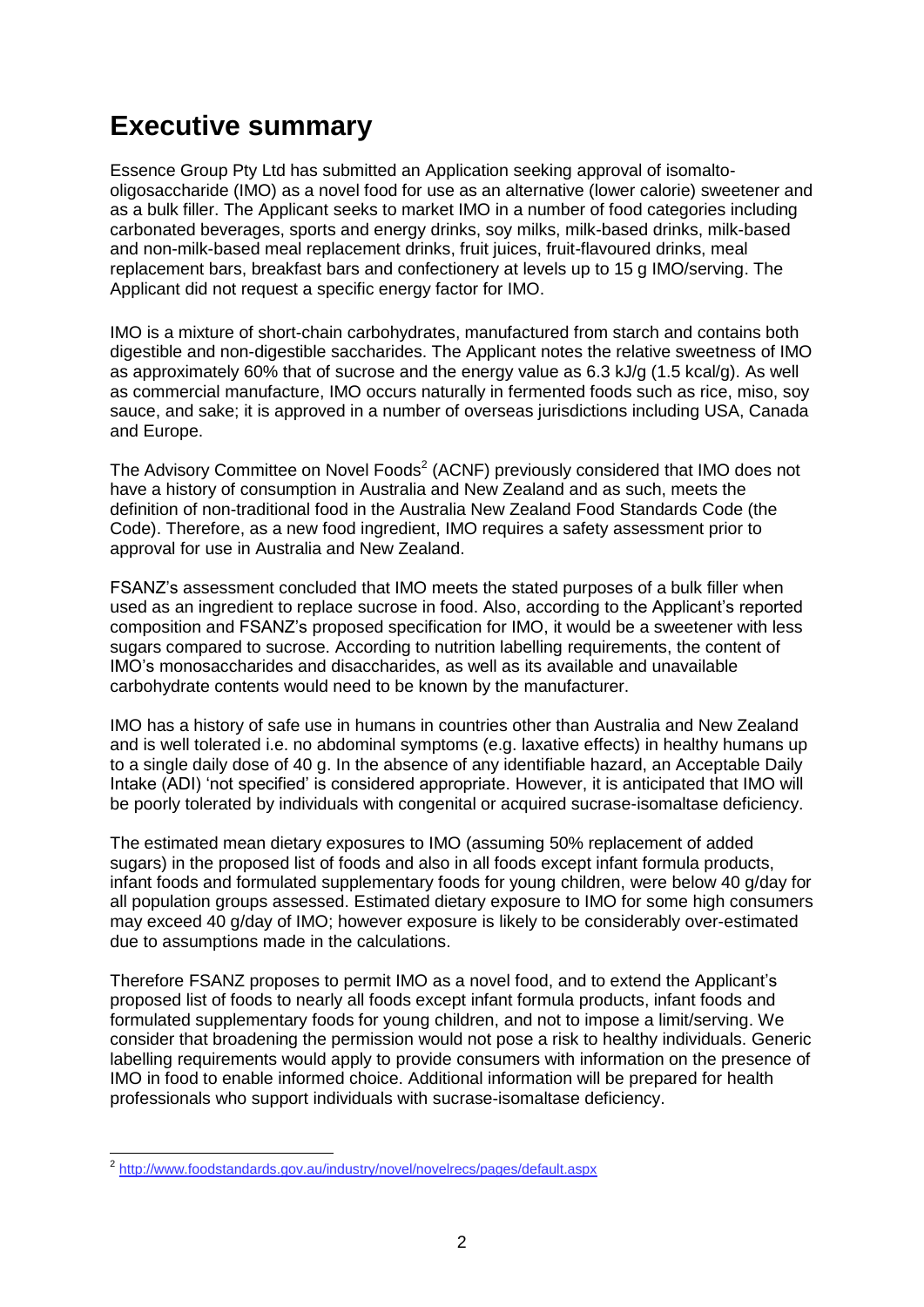# <span id="page-3-0"></span>**1 Introduction**

The Application is seeking approval of isomalto-oligosaccharide (IMO) as a novel food, specifically as a bulk filler and an alternative sweetener. A separate energy factor for IMO was not sought.

IMO is manufactured from starch and is a mixture of short-chain [carbohydrates](https://en.wikipedia.org/wiki/Carbohydrate) based on glucose and is predominantly linked by  $\alpha$  1→6 linkages. It contains both digestible and nondigestible saccharides. The Applicant notes the relative sweetness of IMO is approximately 60% that of sucrose and the energy value as 6.3 kJ/g (1.5 kcal/g). As well as commercial manufacture, IMO occurs naturally in fermented foods, such as rice miso, soy sauce, and sake.

<span id="page-3-3"></span>A previous Application A578 – Isomaltulose as a Novel Food<sup>3</sup>, was approved by FSANZ in 2007. Some aspects of A578 are relevant to this Application and have been considered in the assessment. Isomaltulose is a disaccharide of glucose and fructose linked by the same α-D-(1,6) linkages as IMO.

# <span id="page-3-1"></span>**1.1 The Applicant**

Essence Group Pty Ltd is an Australian-based importer of specialty food ingredients and provides tailored consultation services to clients to assist with new product development and innovation.

# <span id="page-3-2"></span>**1.2 The Application**

The Application seeks an amendment to Schedule 25 – Permitted novel foods at levels up to 15 g IMO/serving. The amendment would permit the sale and use of IMO as a food ingredient in Australia and New Zealand. Essence Group has applied to market IMO (powder) as an alternative (lower calorie) sweetener and bulk filler in a number of food categories including carbonated beverages, sports and energy drinks, soy milks, milk-based drinks, milk-based and non-milk-based meal replacement drinks, fruit juices, fruit-flavoured drinks, meal replacement bars, breakfast bars and confectionery at levels up to 15 g IMO/serving. The specific list of foods requested is available in supporting document 1 (SD1). The Applicant does not intend that formulated supplementary food for young children or foods for infants contain IMO $4$ .

The Applicant states that IMO can be used as:

- an alternative to other carbohydrate bulk sweeteners such as sucrose, glucose, fructose and high fructose or maltose syrups
- an alternative filler to provide bulk and texture to other currently available food ingredients, such as fructo-oligosaccharides (FOS), inulin, polydextrose and dextrins.

At the theoretical maximum sugar replacement level, IMO is likely to be used as a part of a blend of currently permitted sweeteners rather than used alone.

The Applicant further states the intention not to market or support the use of IMO as a prebiotic, or to make nutrition content claims or general level health claims.

 3 See<http://www.foodstandards.gov.au/code/applications/Pages/applicationa578isoma3297.aspx>

<sup>&</sup>lt;sup>4</sup> FSANZ has taken the Applicant's description of "foods for infants" to include infant formula products.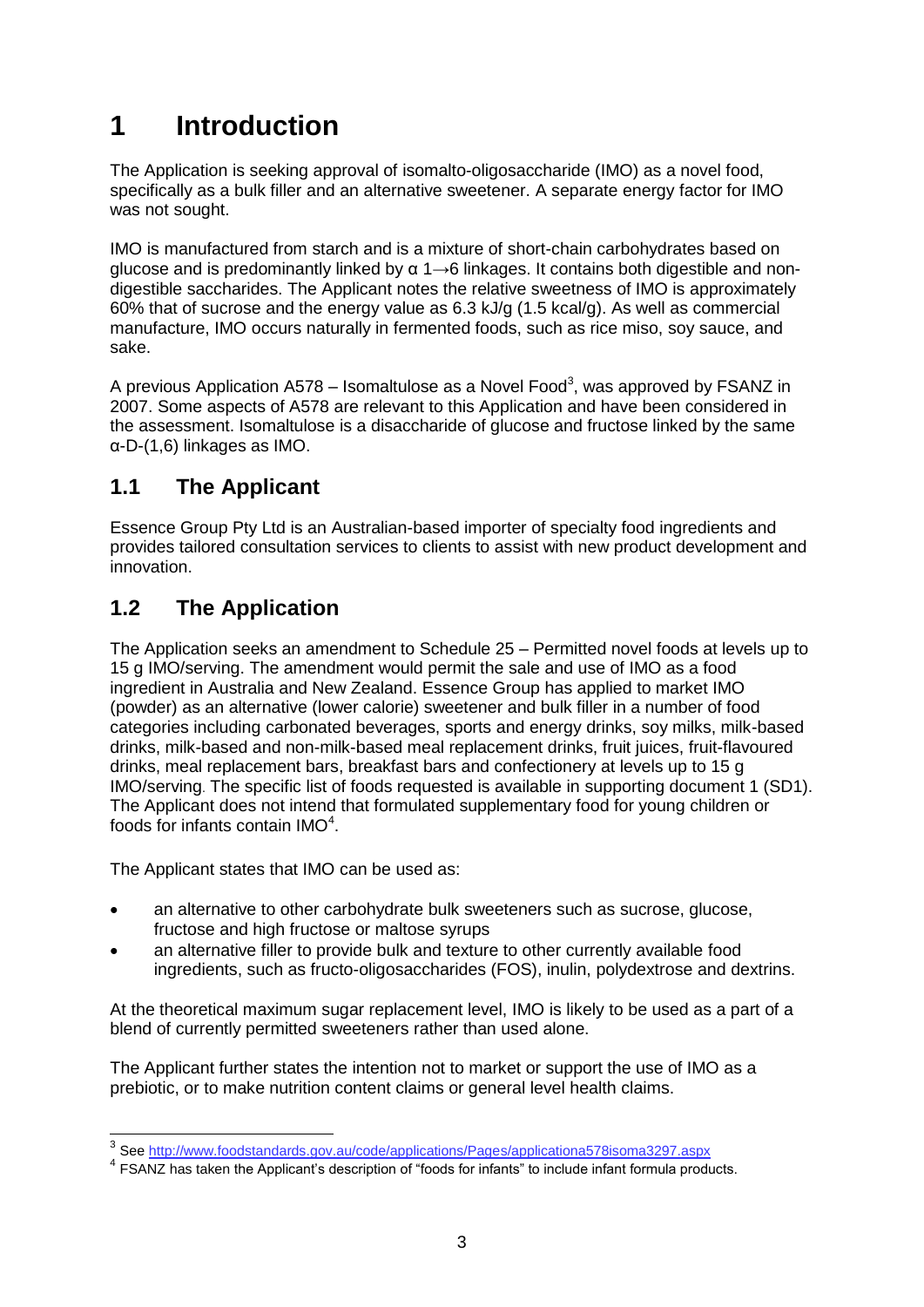The Applicant also notes that, to support a nutrition content claim about dietary fibre, the product would need to meet relevant requirements of the Code i.e. meet the definition of dietary fibre in Standard 1.2.8 – Nutrition information requirements; meet requirements relating to making nutrition content claims in Standard 1.2.7 – Nutrition, health and related claims and in Schedule 4 – Nutrition, health and related claims, using the methods of analysis in Schedule 11 – Calculation of values for nutrition information panels. No additional method of analysis for dietary fibre was requested.

# <span id="page-4-0"></span>**1.3 Current standards**

### <span id="page-4-1"></span>**1.3.1 Australia and New Zealand**

Standard 1.5.1 – Novel foods permits the sale of novel foods that have had a pre-market assessment and approval by FSANZ. These permissions are listed in Schedule 25.

A 'novel food' is defined in the Code as a *'*non-traditional food' that requires an assessment of public health and safety considerations having regard to [a number of matters which are set out in the definition]. Therefore, a novel food must first be considered to be a 'nontraditional' food which is also defined in the Code and includes a food that does not have a history of human consumption in Australia or New Zealand.

Specifications in Schedule 3 – Identity and purity, and the calculation of values for nutrition information panels in Schedule 11 are also relevant to this Application.

#### <span id="page-4-2"></span>**1.3.2 International**

IMO is permitted in a number of overseas jurisdictions:

- USA IMO has FDA Generally Recognized as Safe (GRAS) status (GRAS GRN 246) for a list of foods similar to the Applicant's request.
- Canada in 2009, Health Canada had no objection to the use of IMO as a food ingredient.
- UK/EU IMO was permitted to be placed on the EU market in July 2013 (as a novel food).
- Japan IMO has been on the FOSHU (Food for Specified Health Uses) ingredient list for more than 10 years.
- China has a National Standard for IMO GB/T 20881 2007.
- Korea oligosaccharides are listed under section 10 of Article 5: Standards and Specifications for Each Food Product of the Food Code.

# <span id="page-4-3"></span>**1.4 Reasons for accepting application**

The Application was accepted for assessment because:

- it complied with the procedural requirements under subsection 22(2)
- it related to a matter that (a) might be developed as a food regulatory measure; or (b) warranted the variation of a food regulatory measure.

Amending the Code as requested would permit the sale and use of IMO as a novel food ingredient in Australia and New Zealand.

# <span id="page-4-4"></span>**1.5 Procedure for assessment**

The Application is being assessed under the General Procedure.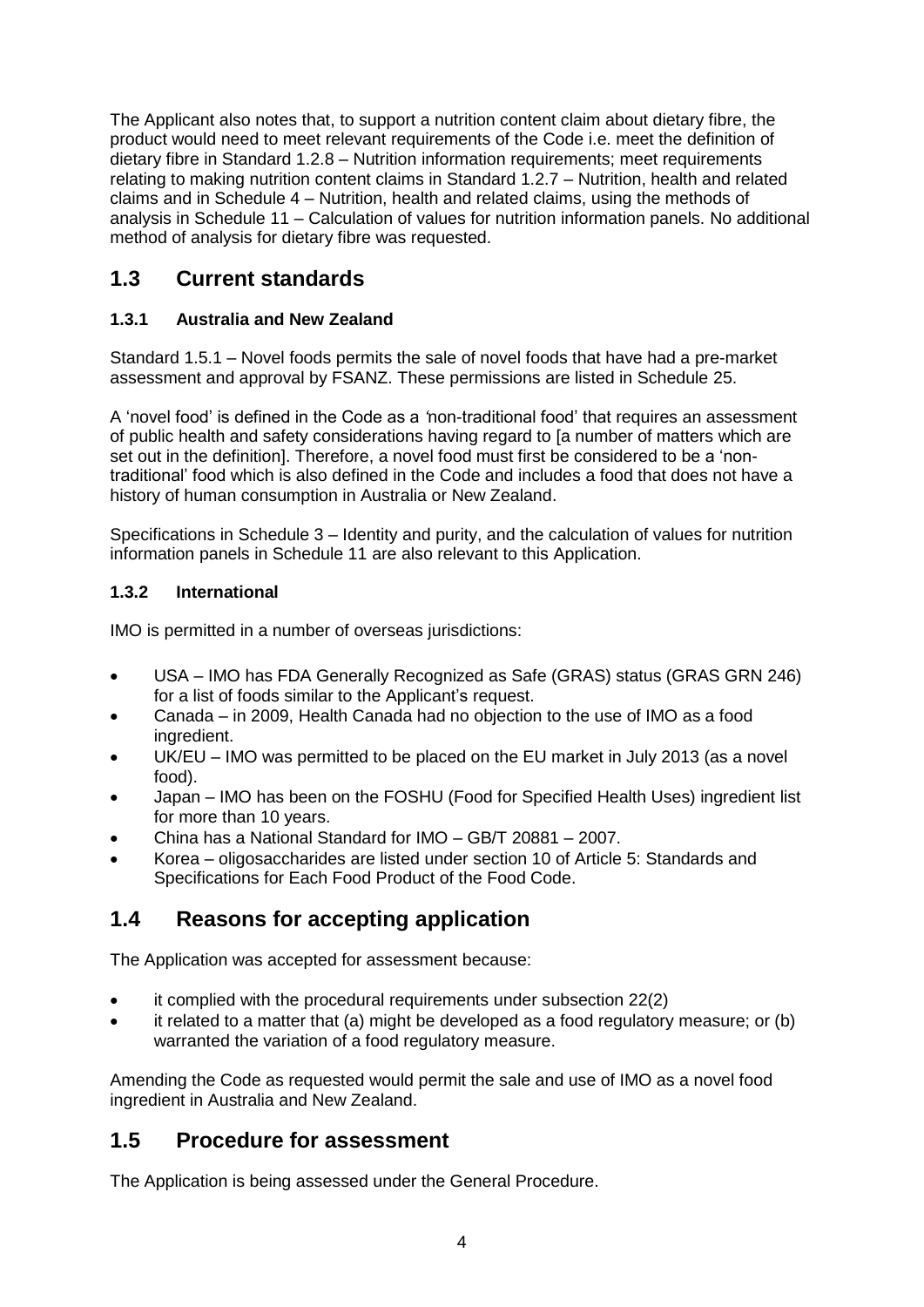# <span id="page-5-0"></span>**2 Summary of the assessment**

# <span id="page-5-1"></span>**2.1 Risk and technical assessment**

FSANZ conducted a risk assessment on the request to permit IMO as a novel food for use as a bulk filler and alternative sweetener in a range of foods. The full assessment is provided at SD1 which contains a food technology report, a hazard assessment and a dietary exposure assessment.

The food technology assessment concluded that when IMO is used as an ingredient to replace sucrose in a food, it meets the stated purpose of a bulk filler and, according to the Applicant's reported composition of IMO and FSANZ's proposed specification, it would be a sweetener with less sugars in comparison to sucrose.

IMO has a history of safe use in humans in countries other than Australia and New Zealand. IMO is not efficiently converted to glucose in the small intestine so the majority (~60–70%) of the ingested IMO is likely to pass unchanged into the colon. There is no evidence of adverse gastro-intestinal effects (e.g. diarrhoea) in healthy humans up to a single daily dose of 40 g. Also, IMO did not cause any abdominal symptoms (e.g. laxative effects) in any subjects at this level. In the absence of any identifiable hazard, an Acceptable Daily Intake (ADI) 'not specified' is considered appropriate. However, it is anticipated that IMO will be poorly tolerated by individuals with congenital or acquired sucrase-isomaltase deficiency.

A chronic dietary exposure assessment was not required due to the ADI of 'not specified' being assigned. The dietary exposure assessment (DEA) therefore focused on a more acute or short term exposure and assessed two separate scenarios using consumption data (for day 1 only) from the most recent national nutrition survey for Australia. The first scenario was based on IMO replacing 50% added sugars gram for gram in only those foods requested by the Applicant; and the second scenario on IMO replacing 50% of added sugars gram for gram in all foods (excluding infant formula products, infant foods and formulated supplementary foods for young children). The estimated dietary exposures were compared to levels of IMO reported to be well tolerated in the literature i.e. a single dose (40 g) of IMO.

For both scenarios for all population groups assessed, the estimated mean dietary exposures to IMO were <40 g IMO. For nearly all foods (scenario 2) which assumed that every such food in every food category replaced 50% of added sugars with IMO (worst case), some high consumers of IMO may exceed 40 g/day of IMO, however the dietary exposure is likely to be considerably over-estimated due to assumptions made in the calculations.

In conclusion, IMO is considered safe and suitable to be added to the food supply noting that consideration was not given to IMO addition to infant formula products, infant foods and formulated supplementary foods for young children.

# <span id="page-5-2"></span>**2.2 Risk management**

In addition to the outcomes of the risk and technical assessment, the following points have been considered in determining relevant risk management strategies.

### <span id="page-5-3"></span>**2.2.1 Novelty**

The ACNF has previously (2011, 2012) considered that IMO does not have a history of consumption in Australia and New Zealand. Therefore, it meets the Code definition of 'non-traditional food' and, as a new food ingredient, requires a safety assessment prior to approval for use in Australia and New Zealand.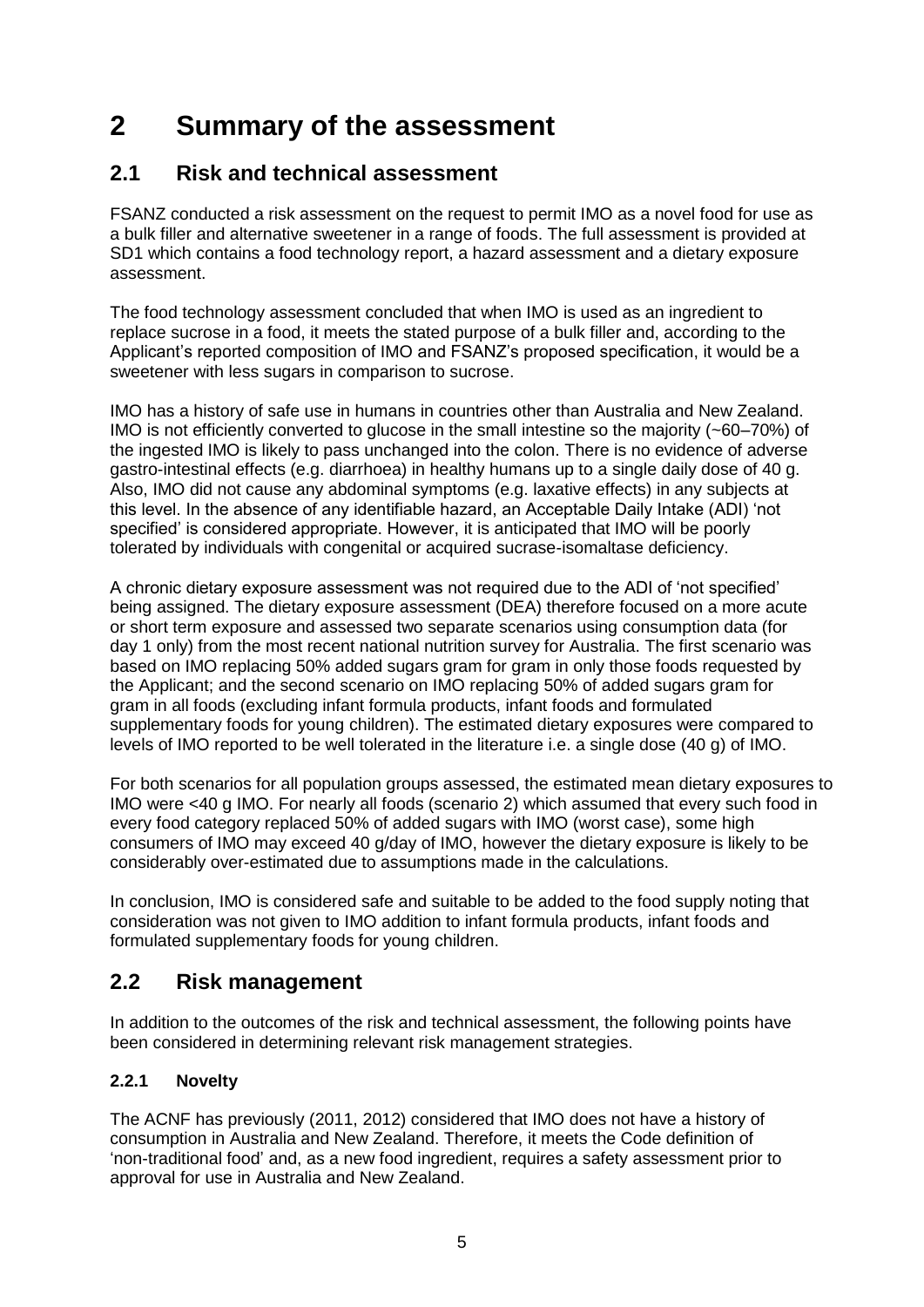It is also noted that novel food ingredients that can perform a technological function in a food. If approved, IMO would be added to Schedule 25.

#### <span id="page-6-0"></span>**2.2.2 Nutrition implications for use of IMO as an alternative sweetener**

The Applicant proposes the use of IMO as an alternative sweetener and although not applying for a specific energy factor in the Code, considers the energy value to be 6.3 kJ/g  $(1.5 \text{ kcal/g})$ . For comparison, Health Canada<sup>5</sup> considered the caloric (energy) value for IMO under their consideration to be 2.4 kcal/g. FSANZ also notes that the UKFSA determined that there was not enough evidence to show that IMO under their consideration had a significantly reduced energy content compared with other digestible carbohydrates (UKFSA 2012).

The Applicant's IMO preparation consists of 20–43% monosaccharides and disaccharides (SD1). We note that Health Canada considers that the IMO was composed of 15–20% of smaller saccharides and 70–80% larger oligosaccharides. Typically, IMOs are glucose oligomers with predominantly α-D-(1, 6) glycosidic linkages. Some of the α-D-(1, 6) linked fractions will be digested in the small intestine and absorbed as glucose. However, the majority (~60–70%) of the ingested IMO would likely pass unchanged into the colon (SD1). Carbohydrates that pass into the colon contribute less energy than those fully digested in the small intestine.

The nutrition labelling of IMO is discussed in section 2.2.4.3.

#### <span id="page-6-1"></span>**2.2.3 Foods permitted addition of IMO**

Based on the risk assessment conclusions, FSANZ considers it appropriate to extend the requested list of foods that may contain added IMO to nearly all foods except infant formula products (Standard 2.9.1) $^6$ , food for infants (Standard 2.9.2) and formulated supplementary foods for young children (Standard 2.9.3, Division 4) and not to impose a limit/serving.

FSANZ considers that broadening the permission would not pose a risk to population health and safety, given the absence of a health based guidance value. The mean estimated IMO intakes for all persons arising from 50% replacement of added sugars in nearly all foods were below the well tolerated level of 40 g single dose.

Although dietary exposure estimates indicate that some high use individuals may exceed this level, these estimates are not likely to be realistic for the vast majority of the population because it was assumed *all* foods that contain added sugars in a given food category contain IMO at 50% replacement, which is a worst case scenario. It is noted that the Applicant suggests that no more than 2 foods/day containing IMO would be consumed. As an example, to obtain more than 40 g IMO from a single food would require consumption of 890 mL of an energy drink or 1050 mL of flavoured milk (Appendix 6, SD1).

FSANZ also notes that Health Canada's exposure assessment considers that it is unlikely that all food will contain IMO, and that a consumer would buy all the food products containing IMO, and that all IMO food bought would be consumed together.

 <sup>5</sup> Health Canada – Novel food information – Isomalto-oligosaccharide (Vitasugar), Appendix 7 of A1123 <u>or</u> <http://www.hc-sc.gc.ca/fn-an/gmf-agm/appro/isomalto-oligosaccharide-eng.php>

 $^6$  Since the Applicant indicated no intention for formulated supplementary food for young children or foods for infants to contain added IMO, FSANZ has taken "foods for infants" to include infant formula products.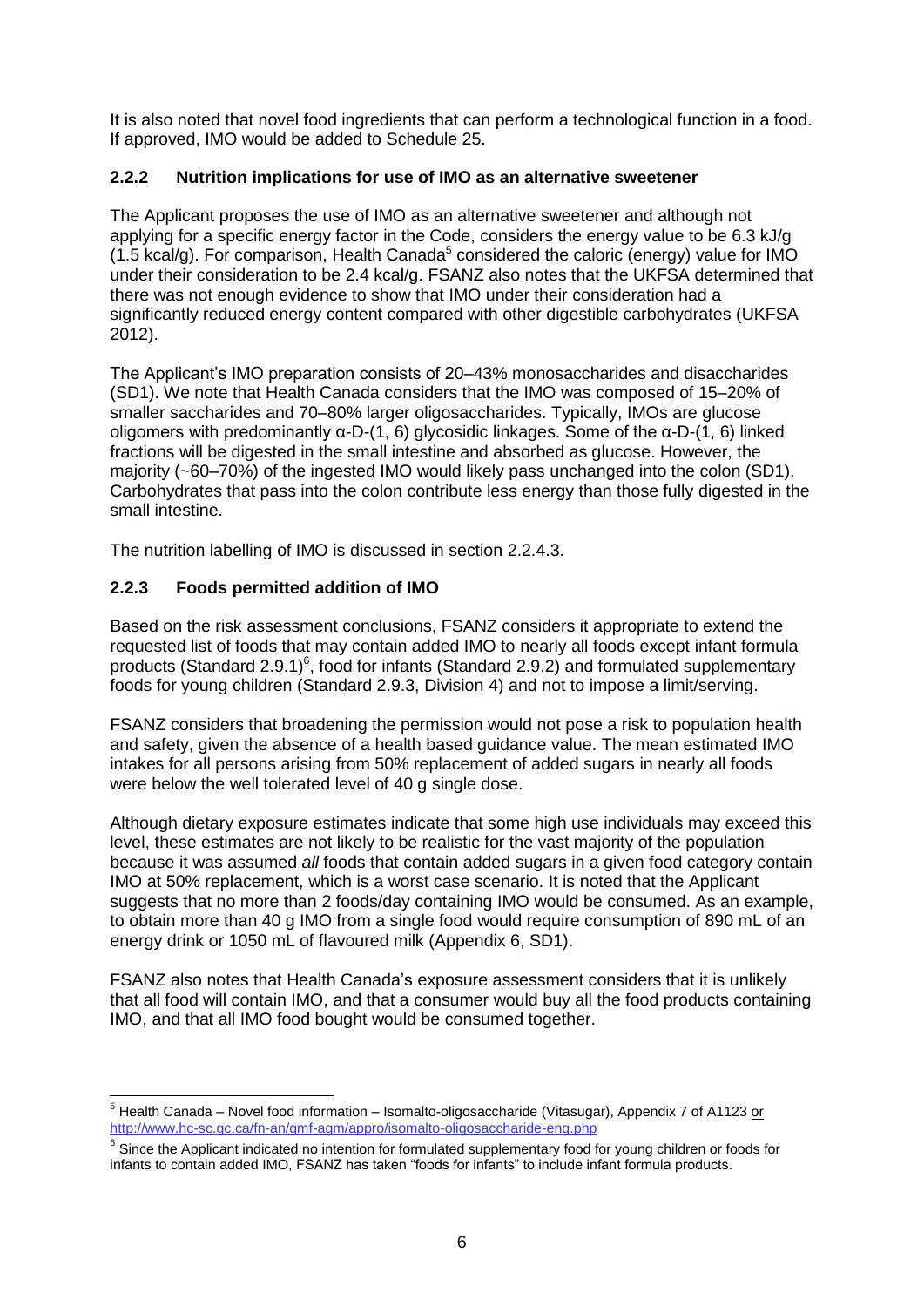Based on Canadian market penetration, the actual dietary exposure to IMO is expected to be approximately 10% (estimated market share of IMO in the market generally) of the maximum estimated percentile exposure. Furthermore, no effects were reported at the 40 g single bolus dose level which FSANZ has used as the best available benchmark for considering risk management options for this Application.

#### <span id="page-7-0"></span>**2.2.4 Labelling of food products with added IMO**

The addition of IMO to food will be subject to a number of existing generic labelling requirements in the Code which FSANZ considers would provide adequate information to enable consumers to make informed choices. FSANZ has not identified a need to develop additional labelling measures specifically for the use of IMO.

#### <span id="page-7-1"></span>*2.2.4.1 Statement of ingredients*

Standard 1.2.4 – Information requirements – statement of ingredients, requires food for sale to be labelled with a statement of ingredients unless exempt. Should manufacturers choose to add IMO to a food, IMO will need to be included in the statement of ingredients and listed using a name by which the ingredient is commonly known; or a name that describes its true nature (e.g. 'isomalto-oligosaccharide'). These requirements will be particularly important for those individuals with congenital or acquired sucrase-isomaltase deficiency, for whom IMO would be poorly tolerated (also see section 2.3.1).

#### *2.2.4.2 Mandatory advisory statements and declarations*

#### *Allergen declarations*

 $\overline{a}$ 

IMO can be produced using starch obtained from wheat, barley or oats. Standard 1.2.3 – Information requirements – warning statements, advisory statements and declarations requires that certain substances be declared if they are present in the food, including cereals containing gluten i.e. wheat, oats, barley, rye and their hybrids. Therefore, Standard 1.2.3 requirements would apply to products containing IMO.

#### *Advisory statement on laxative effects*

Standard 1.2.3 also requires that foods containing certain substances (primarily polyols) above a threshold level (10 g/100 g or 25 g/100 g depending on the substance) must display a statement to the effect that excess consumption can produce laxative effects.

This requirement was based on evidence that demonstrated laxative effects in humans from a single bolus dose of either 10 g or 25 g of the substance<sup>7</sup>. If evidence showed that no laxative effects occurred with the consumption of the substance, then it was determined that a statement about possible laxative effects need not apply to that substance.

The need for a statement about possible laxative effects was also considered during Application A578 – Isomaltulose as a Novel Foo[d](#page-3-3)<sup>3</sup>. Evidence showed that there were no adverse effects in human volunteers with doses up to 50 g/day. It was determined that the use of a laxative effects statement was not warranted for the use of isomaltulose in a food.

 $^7$  This labelling advisory statement resulted from FSANZ's assessment of Proposal P202 in 1999 (not available on the FSANZ website).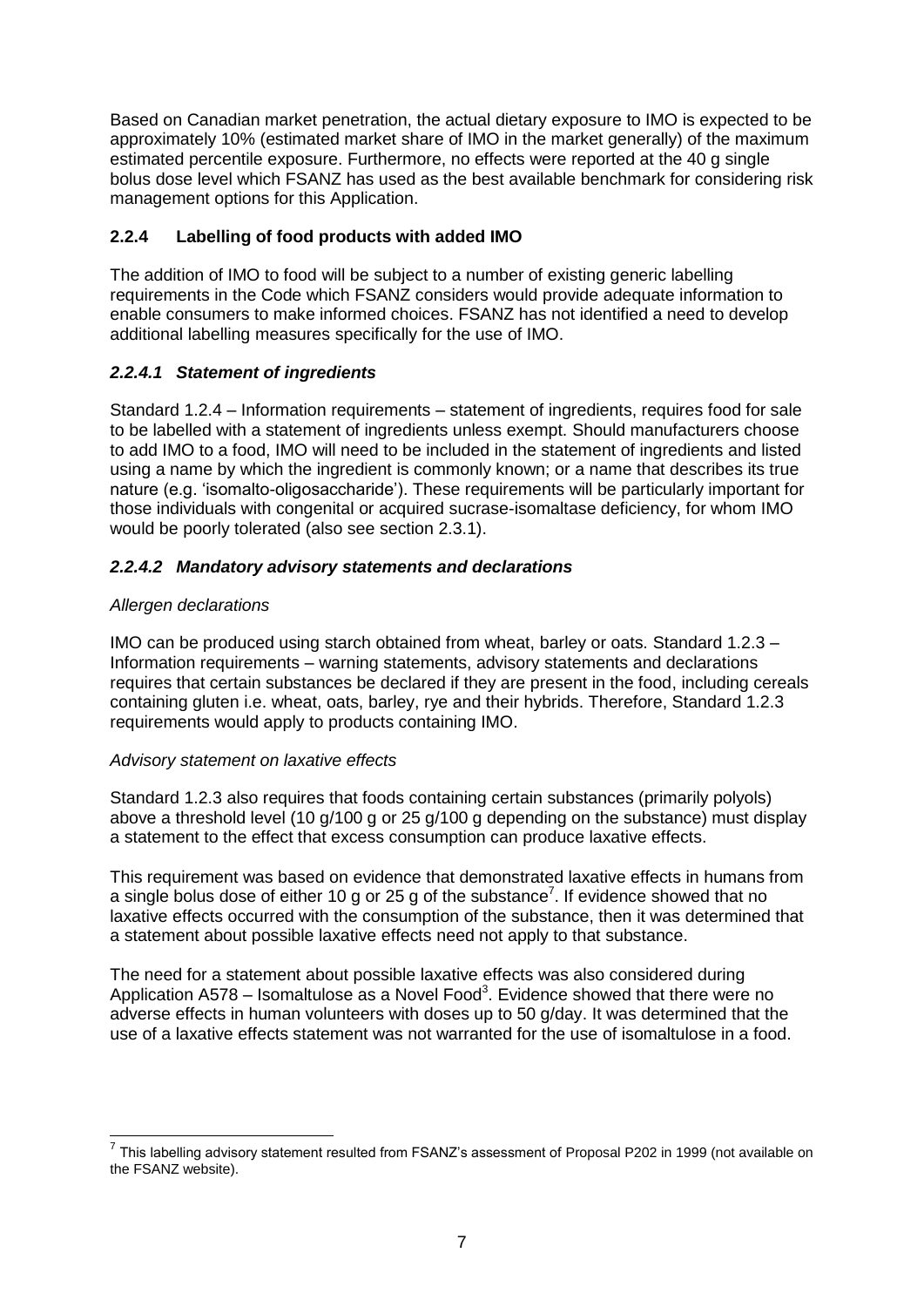Based on the risk assessment (SD1), FSANZ is not proposing to apply an advisory statement on laxative effects to the use of IMO. This is consistent with the approach taken in Proposal P202 – Review of Provisions for Low Joule Foods & Carbohydrate-modified Foods and Application A578.

#### *2.2.4.3 Nutrition information – contribution of IMO to carbohydrate and energy content declarations*

Standard 1.2.8 – Nutrition information requirements requires that the sugars content be listed separately from the total carbohydrate content in the nutrition information panel (NIP). The definition of 'sugars' in Standard 1.1.2 – Definitions used throughout the Code, includes all types of monosaccharides and disaccharides, including those that may be resistant to digestion in the small intestine. As such, the monosaccharide and disaccharide components (20–43%) of the Applicant's IMO preparation are defined as 'sugars', and would contribute to a food's declared sugars content in its NIP.

The total carbohydrate content in the NIP is calculated using section S11—3 (Calculation of values for nutrition information panel) 8 . Based on these calculations, the **available** carbohydrate component of IMO will need to be displayed in the NIP unless it is calculated by difference<sup>9</sup>, since the definition of 'carbohydrate' in Standard 1.1.2 refers to available carbohydrate. In relation to IMO, the available carbohydrate component would depend on its proportion of 'available' sugars and oligosaccharides. The Code does not specifically define 'available' sugars etc. or 'unavailable carbohydrate' or provide any categorisation of individual food ingredients into 'available' or 'unavailable' groups.

The range of carbohydrates in IMO will influence how total energy contents are declared in the NIP on product labels. Schedule 11 lists several energy factors (for determining a food's total energy content) for different types of carbohydrates. Assigned energy factors for the general components—available carbohydrates and unavailable carbohydrates—are 17 kJ/g and 8 kJ/g respectively. The energy contribution of IMO will depend on the proportions of its composition considered to be available or unavailable carbohydrate (as discussed above) given that the Applicant has not requested a specific energy factor for IMO. FSANZ therefore has not assessed the energy value of IMO. However, food enforcement authorities may have a view on what energy factor would apply.

Based on the above considerations, a food manufacturer will need to know the monosaccharide and disaccharide content, and also the available and unavailable carbohydrate contents of the IMO ingredient to meet the requirements for displaying the sugars, carbohydrate and energy contents on the label of a food containing IMO. A manufacturer should have access to this information, as Standard 1.2.1 – Requirements to have labels or otherwise provide information, requires that the purchaser (of IMO) must be provided with any information they request as necessary to enable them to comply with labelling requirements.

 8 Standard 1.1.2 refers to section S11—3 in respect of the definition of 'carbohydrate' (which is also defined as 'available carbohydrate' or 'available carbohydrate by difference'). This section states that available carbohydrate is calculated by summing the average quantity in the food of total available sugars and starch, and any available oligosaccharides, glycogen and maltodextrins (if they are quantified or added to the food).

Alternatively, available carbohydrate can be calculated by difference. This calculation involves subtracting from 100 the average quantity in the food (expressed as a percentage) of water, protein, fat, dietary fibre, ash, alcohol, any other unavailable carbohydrate, and a substance listed in subsection S11—2(3).

 $9$  If the available carbohydrate is calculated by difference, the unavailable carbohydrate component is also required to be declared in the NIP.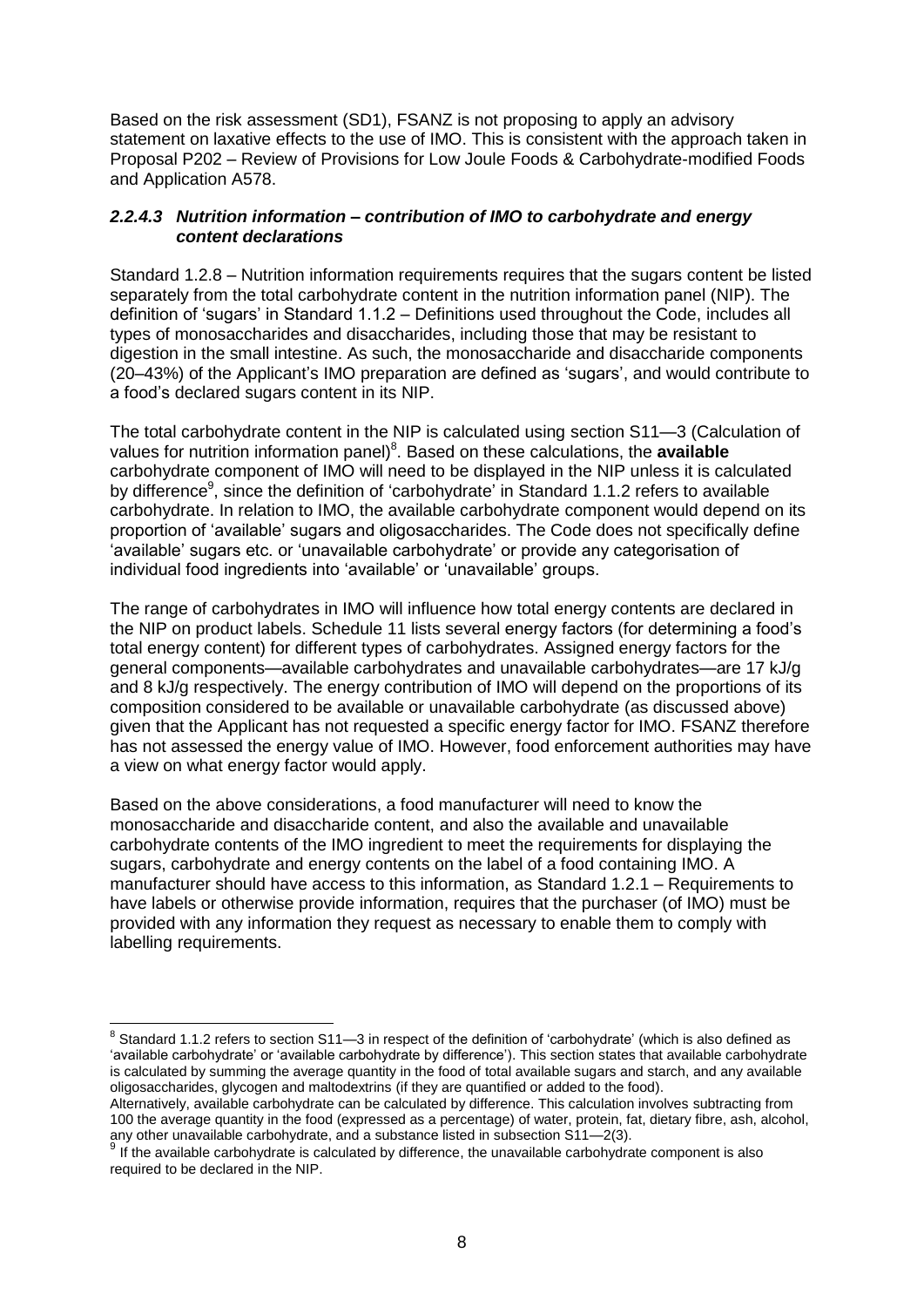#### *2.2.4.4 Nutrition and health claims*

The Applicant has indicated that IMO will be marketed as a lower calorie replacement for sugar (sucrose).

If a food manufacturer intends to make nutrition or health claims about the energy or sugar/s content of products containing IMO, then these foods will need to meet the requirements in Standard 1.2.7. The specific criteria for making energy and sugar/s content claims are in Schedule 4 – Nutrition, health and related claims.

#### *2.2.4.5 Glycaemic response*

The Advisory Committee on Novel Foods and Processes of the United Kingdom Food Standards Agency (UKFSA) has assessed the literature on IMO (UKFSA, 2012), and considers that IMO has a similar glycaemic response to glucose. On this basis, the UKFSA has approved the use of IMO, but only on the condition that there is a statement on the label of a food containing IMO indicating that it is not suitable for diabetics (UKFSA, 2013). The reason given for the statement is that individuals with diabetes may perceive IMO to be a prebiotic dietary fibre rather than a mixture of carbohydrates that may have an impact on blood glucose levels.

FSANZ considers that the glycaemic response to foods is highly variable and depends greatly on the food matrix, rather than the presence of a single ingredient. Other ingredients could also moderate a food's glycaemic response despite the presence of IMO. Therefore a mandatory labelling statement in relation to diabetes is not proposed.

#### <span id="page-9-0"></span>**2.2.5 Specifications for IMO**

Standard 1.3.4 – Identity and purity regulates the identity and purity of substances. Standard 1.3.4 adopts specifications for food additives and other substances in foods by reference to specific sources, including specifications established by JECFA. If a suitable specification is not included in these sources, Standard 1.3.4 provides distinct specifications for some ingredients and substances.

IMO is not covered by a specification identified in Standard 1.3.4 or in any of the primary or secondary specification sources approved for use by FSANZ. Therefore, FSANZ has prepared a detailed specification as provided in SD1. This is included in the drafting (see Attachment A).

#### <span id="page-9-1"></span>**2.2.6 Analytical methods for analysis**

There are analytical methods available that can separate and analyse the individual oligosaccharides in the IMO preparation. High performance liquid chromatography (HPLC) is the analytical method of choice. The Application contains a HPLC analytical method (Appendix 14 of the Application).

# <span id="page-9-2"></span>**2.3 Risk communication**

#### <span id="page-9-3"></span>**2.3.1 Consultation**

Consultation is a key part of FSANZ's standards development process. All calls for submissions for this Application will be notified via the FSANZ Notification Circular, media release, FSANZ's social media tools and Food Standards News.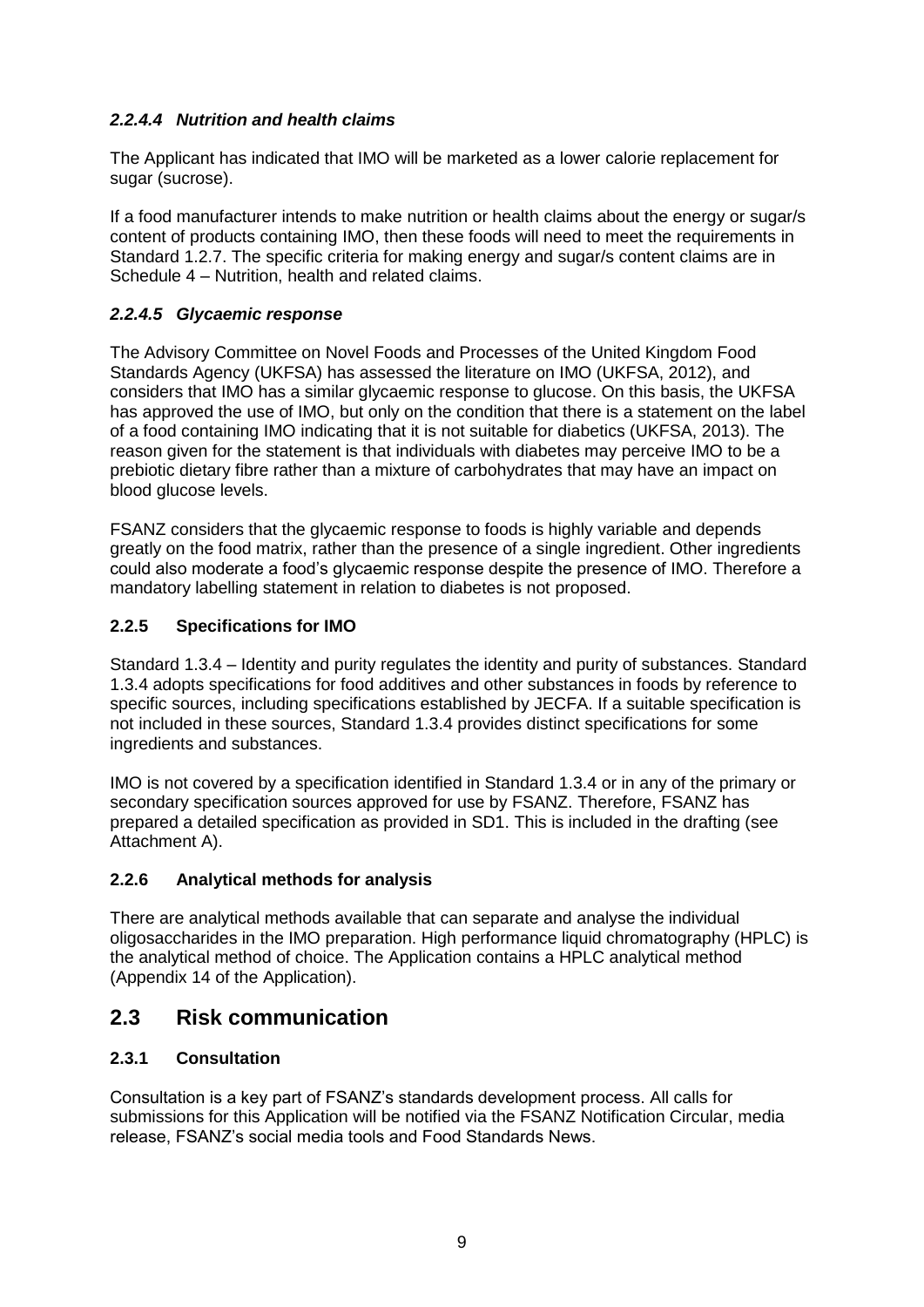Subscribers and interested parties are also notified via email. In addition, targeted communication with relevant health professional networks will occur to ensure that patients with sucrase-isomaltase deficiency are informed.

The Applicant and submitters will be notified at each stage of the assessment. Every submission on an application is reviewed by FSANZ staff and the Board, who prepare a response to those issues. While not all comments may be taken up during the process, they contribute to the rigour of our assessment.

### <span id="page-10-0"></span>**2.3.2 World Trade Organization (WTO)**

As members of the World Trade Organization (WTO), Australia and New Zealand are obliged to notify WTO members where proposed mandatory regulatory measures are inconsistent with any existing or imminent international standards and the proposed measure may have a significant effect on trade.

Amending the Code to include permissions for IMO would have a trade enabling effect as it would permit IMO to be sold in Australia and New Zealand and also allow imports into Australia and New Zealand and sold, where currently they are prohibited. However, this is not expected to have a significant effect on trade. Therefore, a notification to the WTO under Australia's and New Zealand's obligations under the WTO Technical Barriers to Trade Agreement was not considered necessary.

# <span id="page-10-1"></span>**2.4 FSANZ Act assessment requirements**

When assessing this Application and the subsequent development of a food regulatory measure, FSANZ has had regard to the following matters in section 29 of the FSANZ Act:

#### <span id="page-10-2"></span>**2.4.1 Section 29**

#### *2.4.1.1 Consideration of costs and benefits*

In June 2016, the OBPR advised<sup>10</sup> that, based on the information provided, the Application appears to be machinery in nature and will not have adverse impacts on business, community organisations or individuals. Therefore, a Regulation Impact Statement (RIS) is not required.

However, FSANZ has considered the costs and benefits of the regulatory options for the purposes of section 29.

This is not intended to be an exhaustive, quantitative economic analysis and, in fact, most of the impacts that are considered cannot easily be assigned a dollar value. Rather, the assessment considers the qualitative impacts of each option, deliberately limited to broad areas such as trade, consumer information and compliance.

In reaching its decision to prepare a draft variation, FSANZ considered two options:

*Option 1:* Prepare a draft variation to the Code to permit the use of IMO as a novel food in all foods except infant formula products, infant foods, and formulated supplementary food for young children.

*Option 2* Reject the Application.

 <sup>10</sup> OBPR ID 20966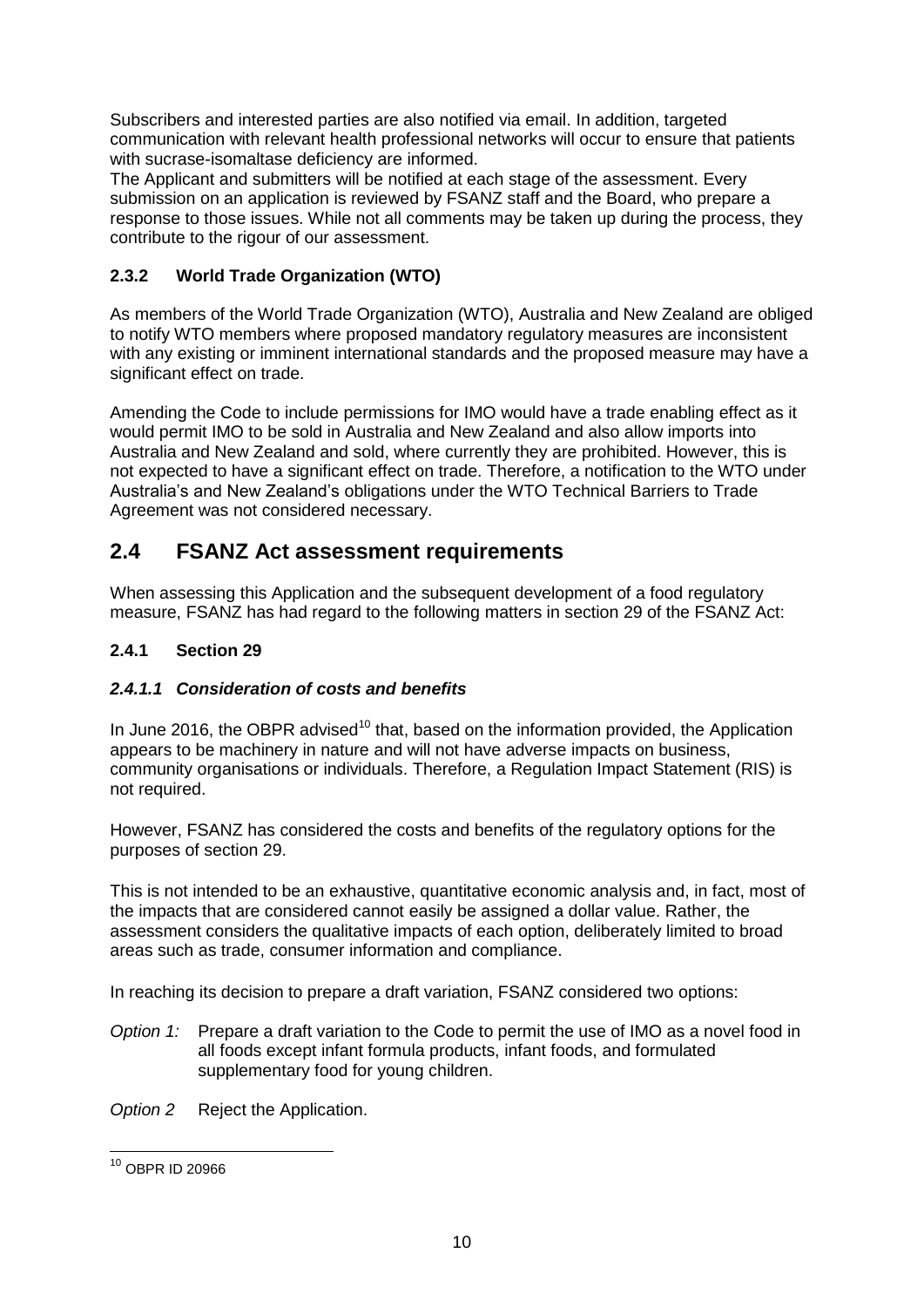#### *For Option 1:*

- Consumers may benefit as foods containing IMO would provide an alternative sweetener on the market, possibly with a preferred taste profile. Additional products may become available due to the availability of IMO for Australian and New Zealand food manufacturers, and the access to imported food products containing IMO that are currently manufactured overseas.
- Food manufacturers would have an alternative bulk sweetener available which could provide an opportunity to reformulate or develop new products. Any increased costs would be a business decision based on expected returns.
- Government enforcement agencies may have some costs to validate the analytical method of analysis for IMO, and if they choose to analyse for the presence of this sweetener.
- Given the voluntary nature of the addition of IMO, its addition will occur only if there is demand from consumers because of the enhanced attributes of the product (taste, cost or health) or other benefits (technological or cost) to be obtained by manufacturers. No harms or costs have been associated or identified with consumption of IMO for most consumers. However, individuals with sucrose-isomaltase deficiency will not gain any potential benefit from the use of IMO in foods.

#### *For Option 2:*

Any benefits identified above would be lost through maintaining the status quo.

In conclusion, FSANZ considers that the direct and indirect benefits that would arise from a food regulatory measure developed or varied as a result of the Application are highly likely to outweigh the costs to the community, government or industry that would arise from the development or variation of the food regulatory measure. A net benefit, or at the very worst a neutral outcome will be achieved if this Application is approved. However, feedback from submitters is welcome.

#### **Questions for submitters:**

- 1. What are the potential costs and/or benefits of the proposed risk management options to you as a stakeholder?
- 2. Are there other costs or benefits that should be considered?
- 3. Do you consider that the benefits of progressing with approving this Application outweigh the costs?
- 4. If you have any data or information to support your view, FSANZ would welcome the opportunity to consider the information.
- 5. Are there other affected parties that have not been identified that should be contacted?

#### *2.4.1.2 Other measures*

There are no other measures (available to FSANZ or not) that would be more cost-effective than a regulatory measure developed or varied as a result of the Application.

#### *2.4.1.3 Any relevant New Zealand standards*

All affected standards are joint Australia New Zealand standards. There are no other relevant New Zealand standards.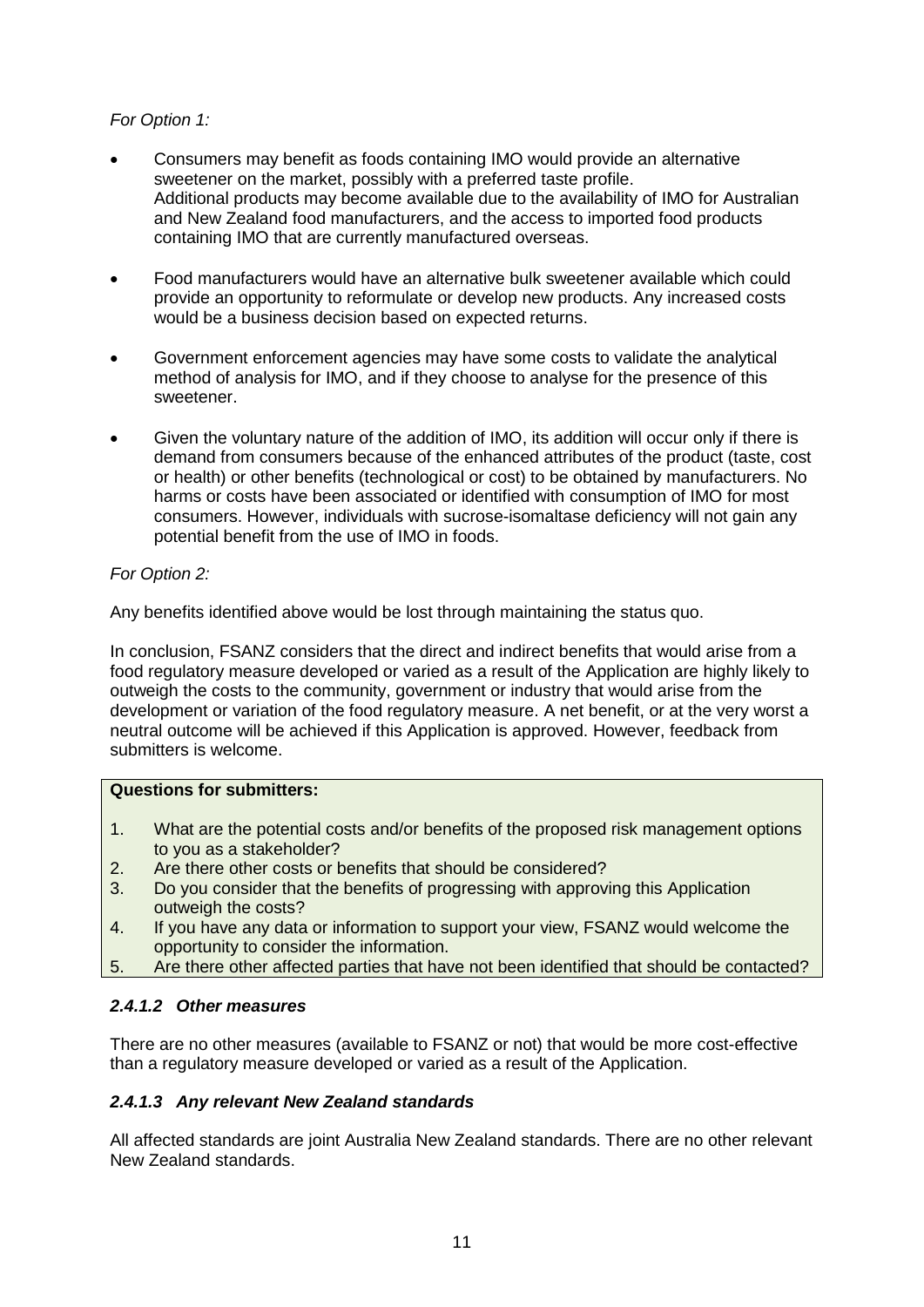#### *2.4.1.4 Any other relevant matters*

Other relevant matters are considered below.

#### <span id="page-12-0"></span>**2.4.2 Subsection 18(1)**

FSANZ has also considered the three objectives in subsection 18(1) of the FSANZ Act during the assessment.

#### *2.4.2.1 Protection of public health and safety*

FSANZ concludes that approval of IMO as a novel food as proposed above, does not pose a risk to human health for Australian or New Zealand consumers. The generic labelling requirements (section 2.2.4) would provide information on the presence of IMO for individuals with sucrose-isomaltase deficiency. In addition, a communication strategy is planned (section 2.3.1) to provide information to health professionals likely to manage these individuals.

#### *2.4.2.2 The provision of adequate information relating to food to enable consumers to make informed choices*

The generic labelling requirements for IMO-containing foods will provide adequate information for consumers to make informed purchase decisions

#### *2.4.2.3 The prevention of misleading or deceptive conduct*

No issues have been identified. As IMO will be marketed as an alternative replacement for sugars (mostly sucrose), the generic labelling requirements for provision of nutrition information and voluntary nutrition and health claims prevent misleading or deceptive conduct.

#### <span id="page-12-1"></span>**2.4.3 Subsection 18(2) considerations**

FSANZ has also had regard to:

#### **the need for standards to be based on risk analysis using the best available scientific evidence**

FSANZ has evaluated the best available scientific evidence, and concluded that there are no scientific data that indicates a potential safety or nutritional concern for people consuming IMO as proposed above (SD1).

#### **the promotion of consistency between domestic and international food standards**

Internationally, IMO is recognised in a number of jurisdictions (section 1.3.2) and the proposed approach would promote consistency with such approvals.

#### **the desirability of an efficient and internationally competitive food industry**

Approval of IMO may increase the international competiveness of Australian and New Zealand business by potentially gaining access to overseas markets. The proposed change will ensure that IMOs approved for use in trading partner countries and foods containing IMO can be imported into Australia and New Zealand, providing Code requirements are met.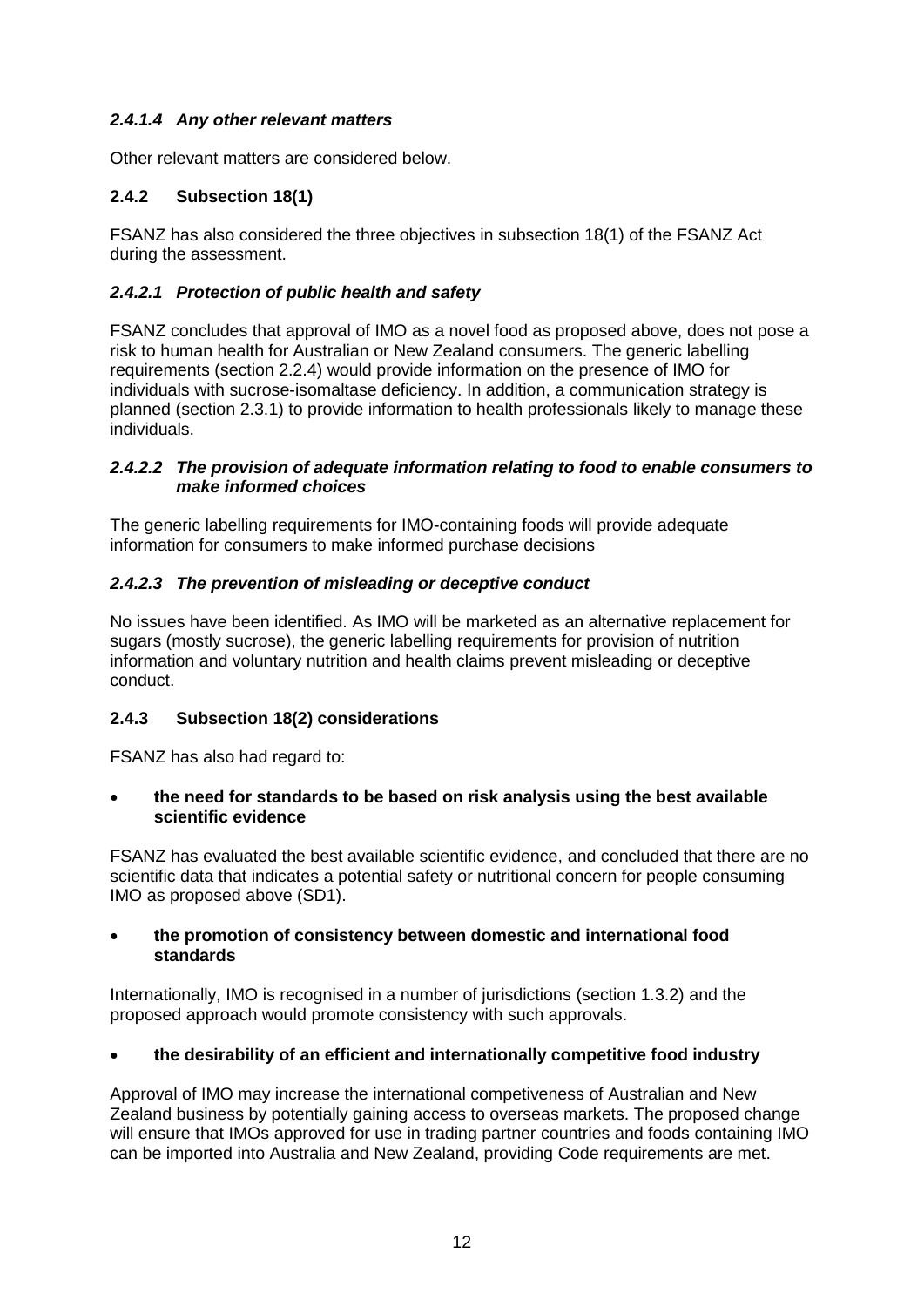#### **the promotion of fair trading in food**

No issues have been identified.

#### **any written policy guidelines formulated by the Forum on Food Regulation**

There are two quidelines<sup>11</sup> that relate to IMO:

- Policy Guideline on Novel Foods
- Policy Guideline on the Addition to Food of Substances other than Vitamins and Minerals.

FSANZ's assessment against these policy guidelines is provided at SD2.

# <span id="page-13-0"></span>**3 Draft variations**

The draft variation to the revised Code is at Attachment A and is intended to take effect on gazettal.

A draft explanatory statement is at Attachment B. An explanatory statement is required to accompany an instrument if it is lodged on the Federal Register of Legislation.

# <span id="page-13-1"></span>**4 References**

UKFSA (2012). Initial Opinion: Isomalto-oligosaccharide as a novel food ingredient; and UKFSA (2013). Isomalto-oligosaccharide as a novel food ingredient, (accessed 22 July 2016) [https://acnfp.food.gov.uk/committee/acnfp/assess/fullapplics/Isomalto-oligosaccharide.](https://acnfp.food.gov.uk/committee/acnfp/assess/fullapplics/Isomalto-oligosaccharide)

# **Attachments**

- A. Draft variation to the *Australia New Zealand Food Standards Code*
- B. Draft Explanatory Statement

 <sup>11</sup> <http://www.foodstandards.gov.au/code/fofr/fofrpolicy/pages/default.aspx>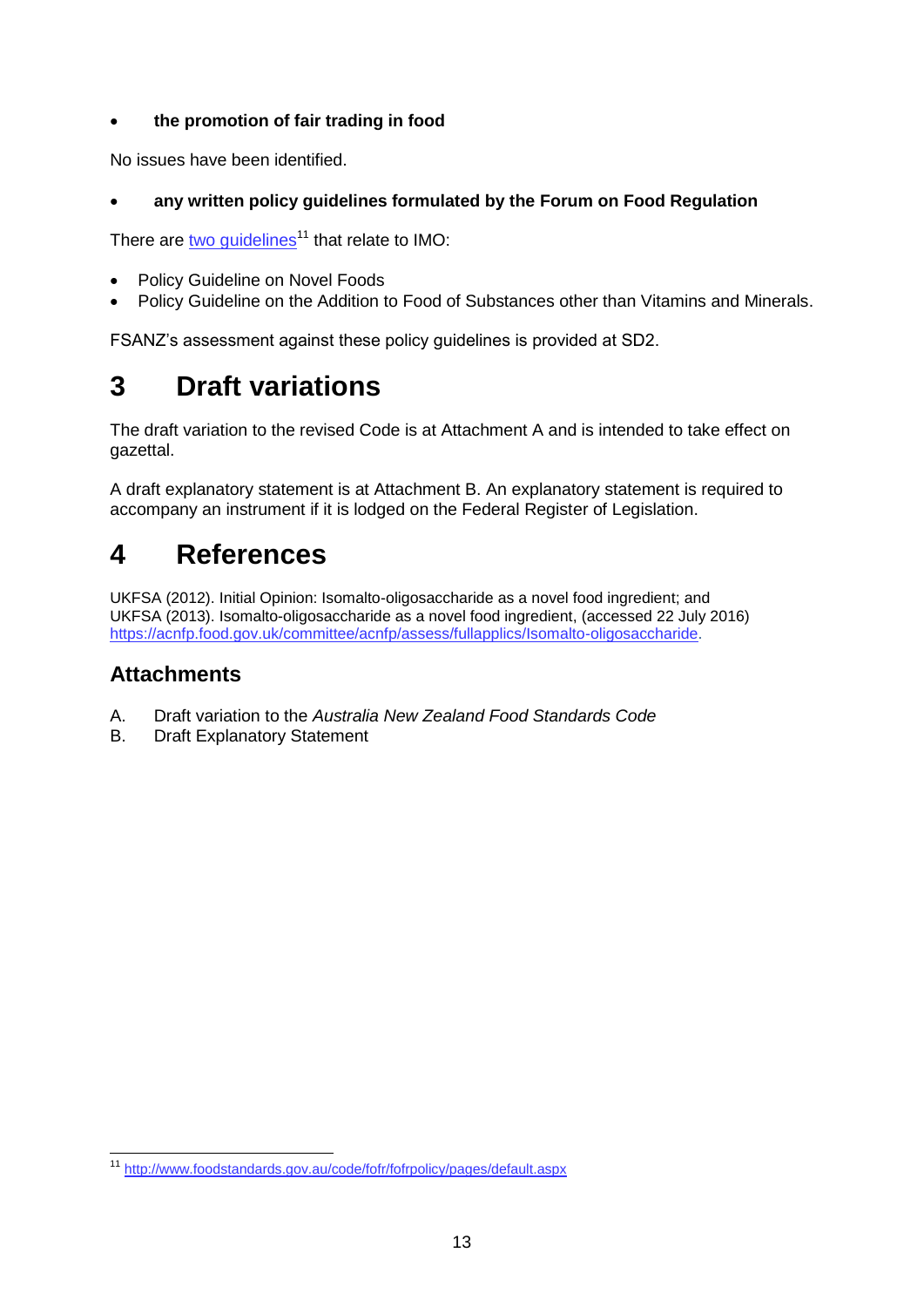# <span id="page-14-0"></span>**Attachment A – Draft variation to the** *Australia New Zealand Food Standards Code*



#### **Food Standards (Application A1123 – Isomalto-oligosaccharide as a Novel Food) Variation**

The Board of Food Standards Australia New Zealand gives notice of the making of this variation under section 92 of the *Food Standards Australia New Zealand Act 1991*. The variation commences on the date specified in clause 3 of this variation.

Dated [To be completed by Standards Management Officer]

Standards Management Officer Delegate of the Board of Food Standards Australia New Zealand

#### **Note:**

This variation will be published in the Commonwealth of Australia Gazette No. FSC XX on XX Month 20XX. This means that this date is the gazettal date for the purposes of clause 3 of the variation.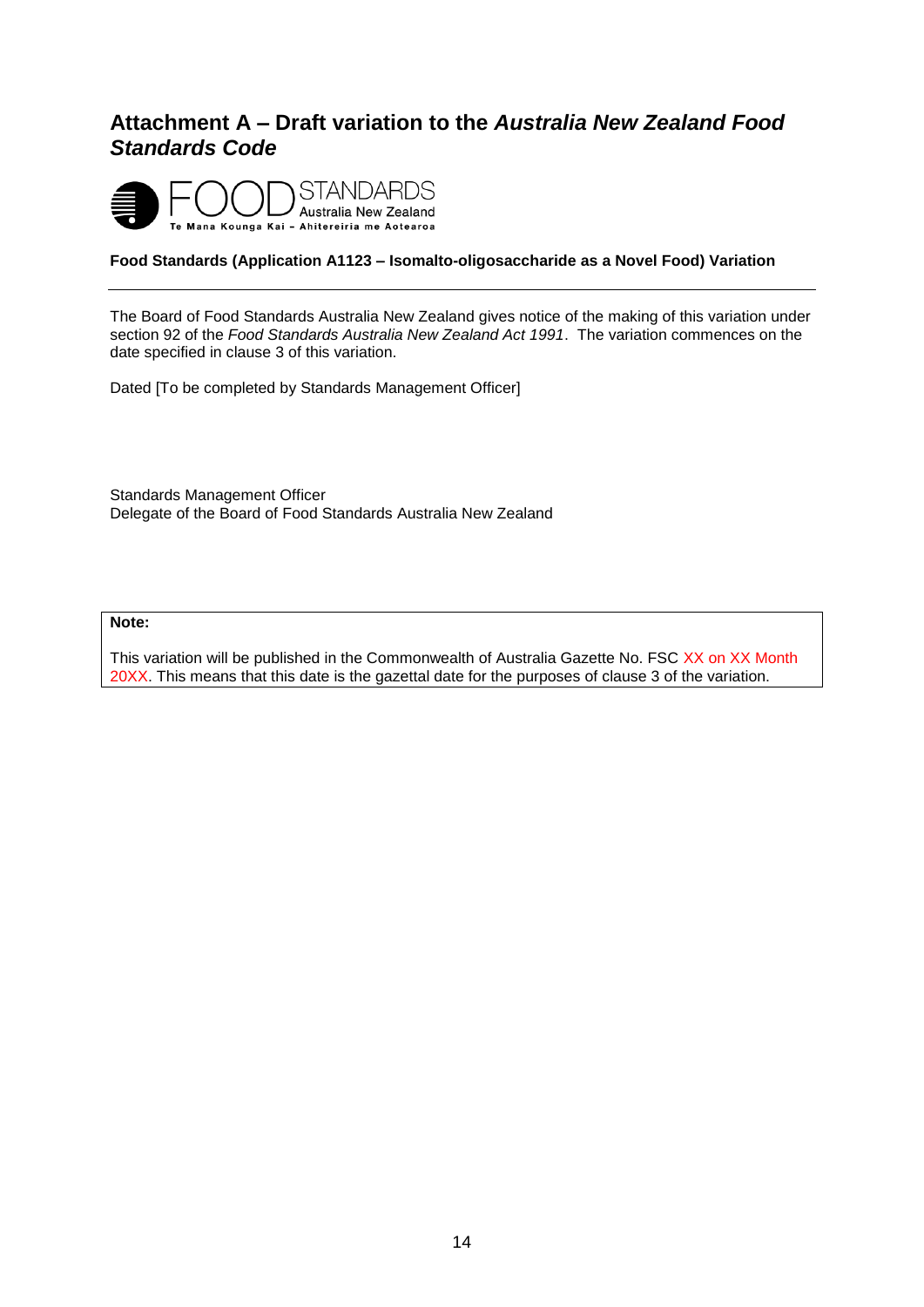#### **1 Name**

This instrument is the *Food Standards (Application A1123 – Isomalto-oligosaccharide as a Novel Food) Variation*.

#### **2 Variation to a standard in the** *Australia New Zealand Food Standards Code*

The Schedule varies Standards in the *Australia New Zealand Food Standards Code*.

#### **3 Commencement**

The variation commences on the date of gazettal.

#### **Schedule**

#### **[1] Schedule 3** is varied by

[1.1] inserting into the table to subsection S3-2(2), in alphabetical order

isomalto-oligosaccharide section S3-36

[1.2] inserting after section S3-35

#### **S3—36 Specification for isomalto-oligosaccharide**

For isomalto-oligosaccharide (IMO), the specifications are the following:

- (a) chemical structure—IMO is a mixture of glucose oligomers with  $\alpha$  1 $\rightarrow$ 6 glycosidic linkages that include isomaltose, panose, isomaltotriose, isomaltopentaose and various branched oligosaccharides;
- (b) description—a white crystalline powder or transparent clear pale yellow coloured syrup;
- (c) IMO content (dry weight)—not less than 96% (powder) and not less than 75% (syrup);
- (d) oligosaccharides—not less than 55% with a degree of polymerisation of 3 or more;
- (e) glucose (dry weight)—not more than 5%;
- (f) moisture—not more than 4% for the powder, not applicable for syrup;
- (g) ash (dry weight)—not more than 0.3%.

#### **[2] Schedule 25** is varied by inserting into the table to section S25—2, in alphabetical order

isomalto-oligosaccharide Must not be added to:

- (a) infant formula products; and
- (b) food for infants; and
- (c) formulated supplementary food for young children.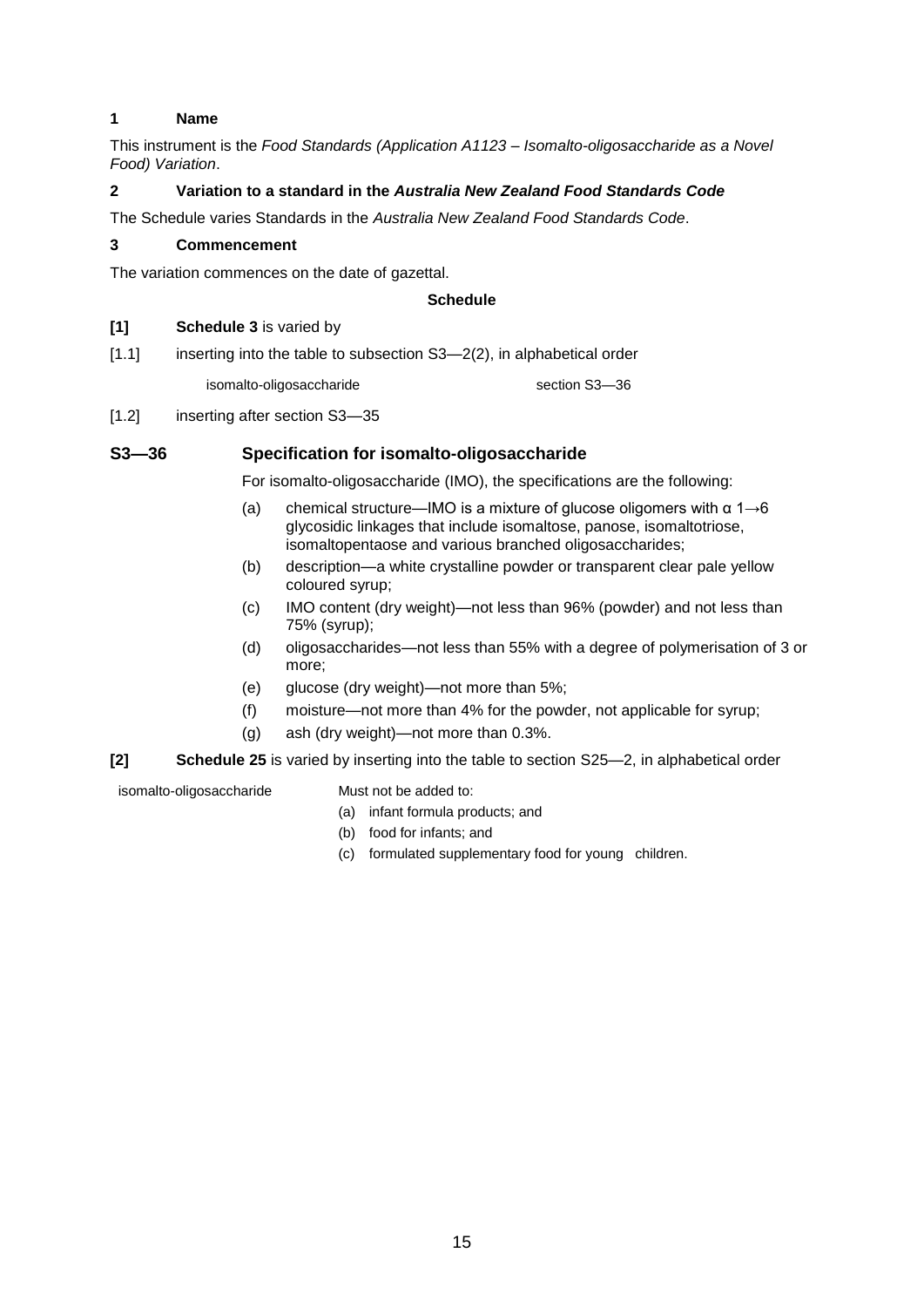# <span id="page-16-0"></span>**Attachment B – Draft Explanatory Statement**

#### **1. Authority**

Section 13 of the *Food Standards Australia New Zealand Act 1991* (the FSANZ Act) provides that the functions of Food Standards Australia New Zealand (the Authority) include the development of standards and variations of standards for inclusion in the *Australia New Zealand Food Standards Code* (the Code).

Division 1 of Part 3 of the FSANZ Act specifies that the Authority may accept applications for the development or variation of food regulatory measures, including standards. This Division also stipulates the procedure for considering an application for the development or variation of food regulatory measures.

FSANZ accepted Application A1123 which seeks to permit isomalto-oligosaccharide as a novel food to be used as an alternative sweetener and bulk filler in a range of foods. The Authority considered the Application in accordance with Division 1 of Part 3 and has prepared a draft variation.

#### **2. Purpose**

Isomalto-oligosaccharide is currently not permitted in the Code. Therefore, the draft variation will amend section S25—2 in Schedule 25 to provide a permission for isomaltooligosaccharide to be used in food, except for infant formula products, infant food and formulated supplementary foods for young children. The draft variation will also amend Schedule 3 to provide specifications for the identity and purity of isomalto-oligosaccharide.

#### **3. Documents incorporated by reference**

The variations to food regulatory measures do not incorporate any documents by reference.

#### **4. Consultation**

In accordance with the procedure in Division 1 of Part 3 of the FSANZ Act, the Authority's consideration of Application A1123 will include one round of public consultation following an assessment and the preparation of a draft variation.

A Regulation Impact Statement (RIS) was not required because the proposed variation is likely to have a minor impact on business and individuals and is deemed to be deregulatory in nature (see OBPR ID 20966).

#### **5. Statement of compatibility with human rights**

This instrument is exempt from the requirements for a statement of compatibility with human rights as it is a non-disallowable instrument under section 94 of the FSANZ Act.

#### **6. Variation**

Item [1] varies Schedule 3. Subitem [1.1] amends the table to subsection S3—2(2) by inserting a reference to isomalto-oligosaccharide and to proposed section S3—36. Subitem [1.2] inserts proposed section S3—36. The proposed subsection sets specifications for the identity and purity of isomalto-oligosaccharide for the purposes of section 1.1.1—15.